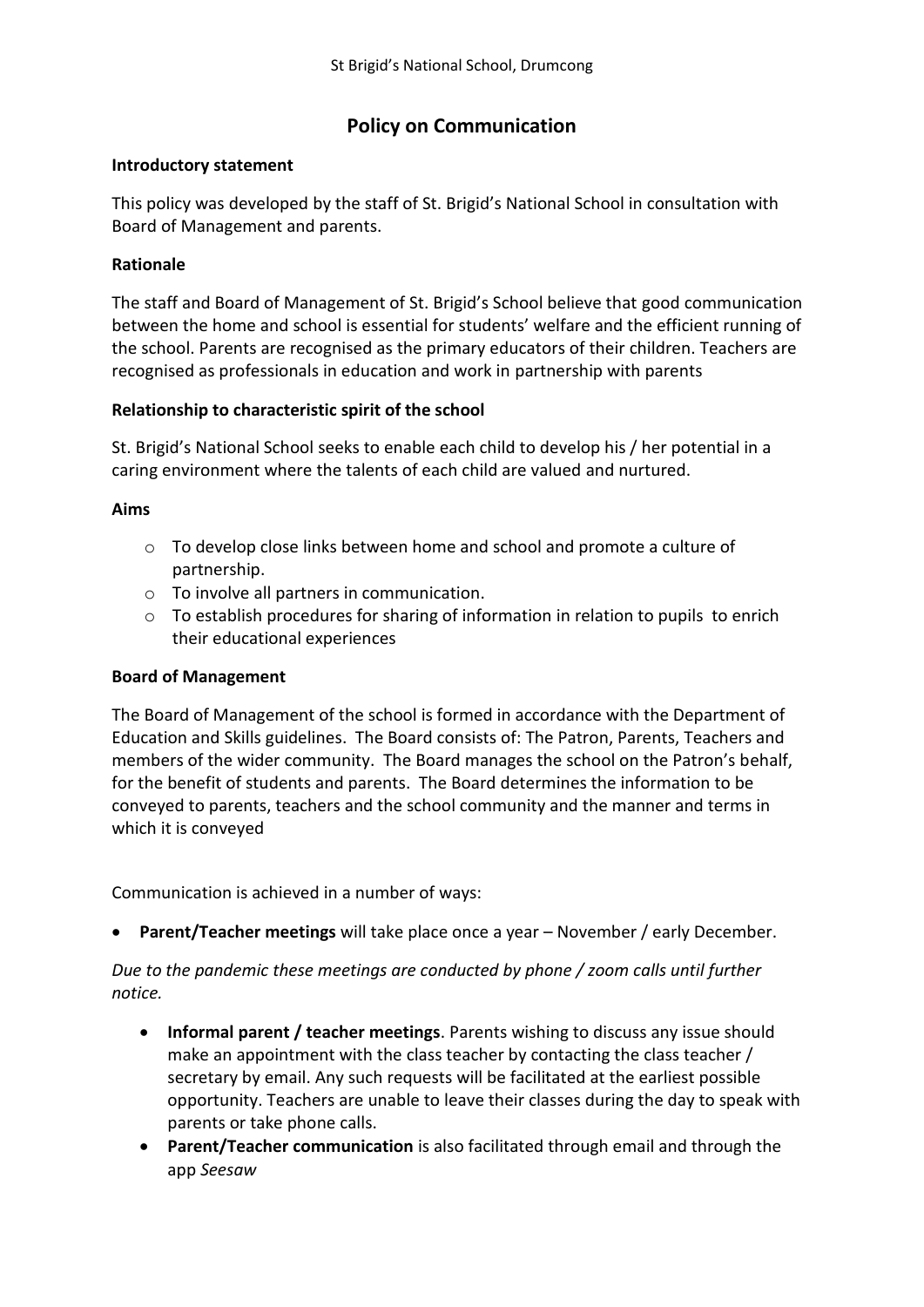- **Attendance:** Information is sent to parents regarding their child's attendance every quarter. Parents are required to email the school to explain their child's absence. *Return to Education Declaration forms* **must be signed by a parent when their child is absent and after each holiday period during the current pandemic.** These are available on the school website and can be returned by email.
- **The school calendar is** sent out to all families, including families of new enrolments, in June for the upcoming school. This keeps parents informed of school closures and holidays during the year
- **A School newsletter is** published four times during the school year to keep parents informed of events and happenings in the school. Between these times communication sheets are published to inform parents as necessary.
- **A homework journal** is used from first class sixth class. The journal is an important method of communication between parents and teachers and should be signed by a parent each night.
- **Text- a- Parent and emails** are frequently used to inform and remind parents of upcoming events.
- **The SET teachers contact parents** of children receiving additional support to advise them of this and to discuss support plans and progress.
- **A written school report** on each child is sent home 2 weeks before the end of the school year. This affords parents the opportunity to discuss any concerns they may have with the class teacher. As well as recording individual progress, the results of the standardised tests (STEN scores) are included. Parents are also informed of their child's class grouping and teacher for the following school year.
- **An Annual admissions Notice** is published on the school website in September detailing application and decision dates for admission to the school for the following school year
- **Admission forms** are available on the school website or on request from the secretary / principal
- **Enrolment Package for new students** comprising information about the school and forms that require parents' signatures are distributed to parents.
- **Induction day for new pupils-** letters informing parents of this event are sent by post.
- **An open evening for parents of newly enrolled junior infant pupils takes place in** May/June.
- **A Parents' Association** is in place. Membership is open to all parents/ carers of pupils enrolled in the school. It promotes the interests of the pupils in co-operation with the Board of Management, principal and staff and serves to enhance the school.
- **Parents** are encouraged to participate in policy making and school events / activities throughout the year.
- **Information** regarding curriculum etc. may be communicated to parents by the class teacher from time to time informing them and explaining work being done in the class and methodologies employed.

*Due to the pandemic, access to the school is limited and meetings and open days etc cannot take place until it is safe to do so.*